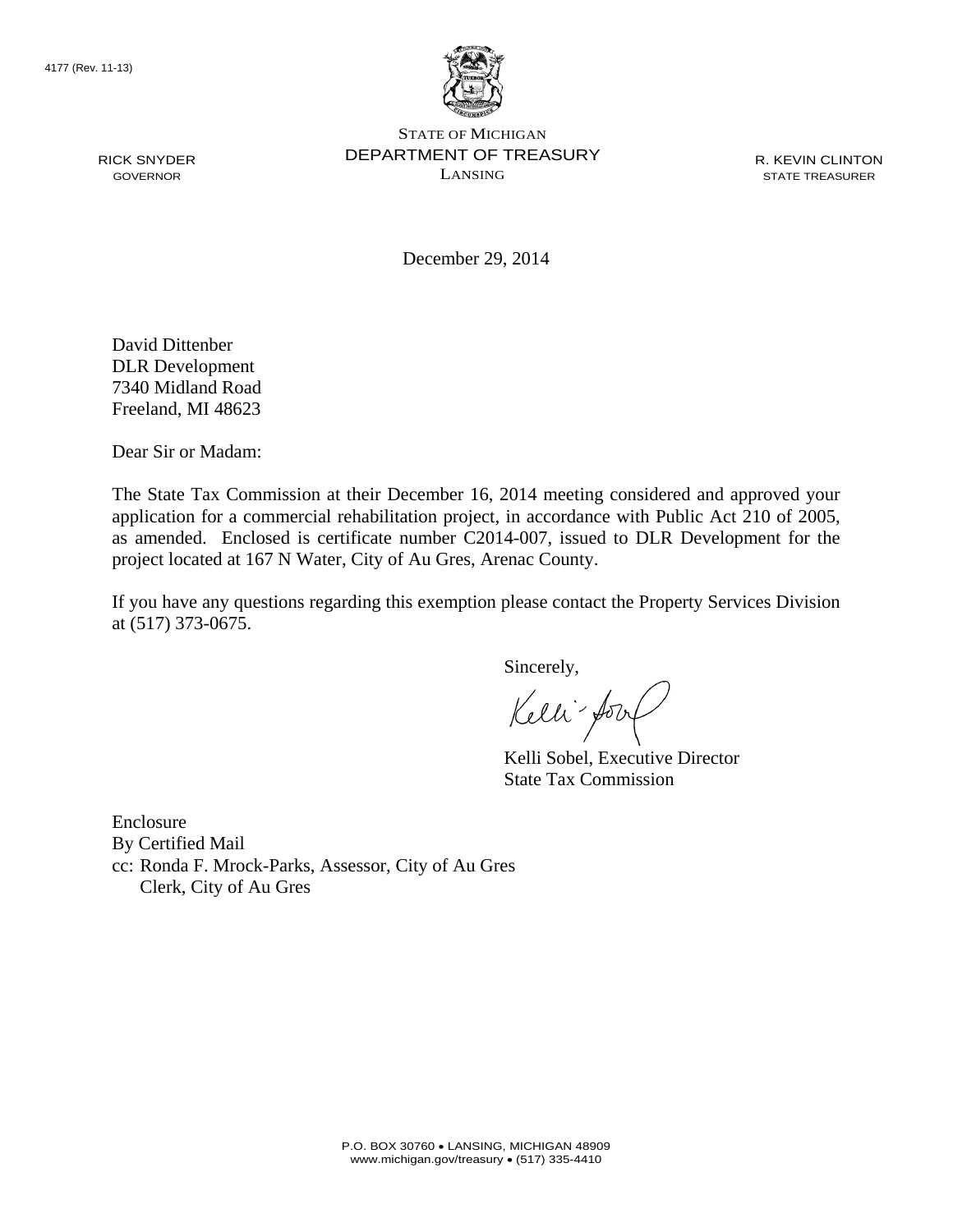

Pursuant to the provisions of Public Act 210 of 2005, as amended, the State Tax Commission hereby issues a Commercial Rehabilitation Exemption Certificate for the commercial property. as described in the approved application, owned by DLR Development, and located at 167 N Water, City of Au Gres, County of Arenac, Michigan.

This certificate provides the authority for the assessor to exempt the commercial property for which this Commercial Rehabilitation Exemption Certificate is in effect, but not the land on which the rehabilitated facility is located or the personal property, from ad valorem taxation. This certificate further provides the authority to levy a specific tax known as the Commercial Rehabilitation tax.

This certificate, unless revoked as provided by Public Act 210 of 2005, as amended, shall remain in force for a period of  $10$  year(s);

#### Beginning December 31, 2014, and ending December 30, 2024.

The real property investment amount for this obsolete facility is \$3,500,000.

The frozen taxable value of the real property related to this certificate is \$185,405.

This Commercial Rehabilitation Exemption Certificate is issued on December 16, 2014.



 $\mathcal{S}$ BO-6

Douglas B. Roberts, Chairperson **State Tax Commission** 

**Heather Cole** Michigan Department of Treasury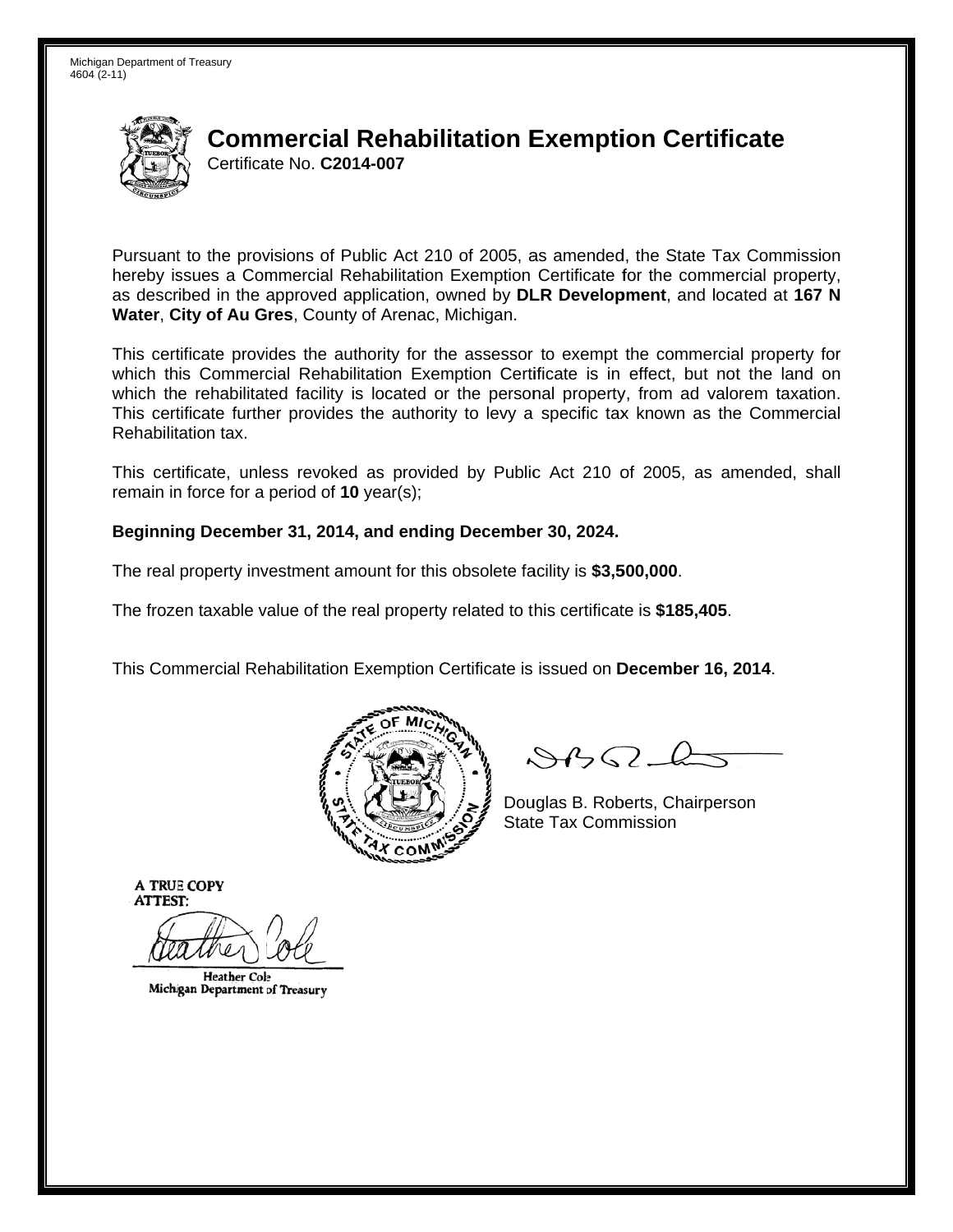

STATE OF MICHIGAN DEPARTMENT OF TREASURY LANSING

R. KEVIN CLINTON STATE TREASURER

December 29, 2014

Brad J. Thelen Brad J. Thelen 12165 Centerline Road Westphalia, MI 48894

Dear Sir or Madam:

The State Tax Commission at their December 16, 2014 meeting considered and approved your application for a commercial rehabilitation project, in accordance with Public Act 210 of 2005, as amended. Enclosed is certificate number C2014-009, issued to Brad J. Thelen for the project located at 15694 S US 27, Township of DeWitt, Clinton County.

If you have any questions regarding this exemption please contact the Property Services Division at (517) 373-0675.

Sincerely,

Kelli - Jory

Kelli Sobel, Executive Director State Tax Commission

Enclosure By Certified Mail cc: Laura L. Tafelsky, Assessor, Township Of Dewitt Clerk, Township Of Dewitt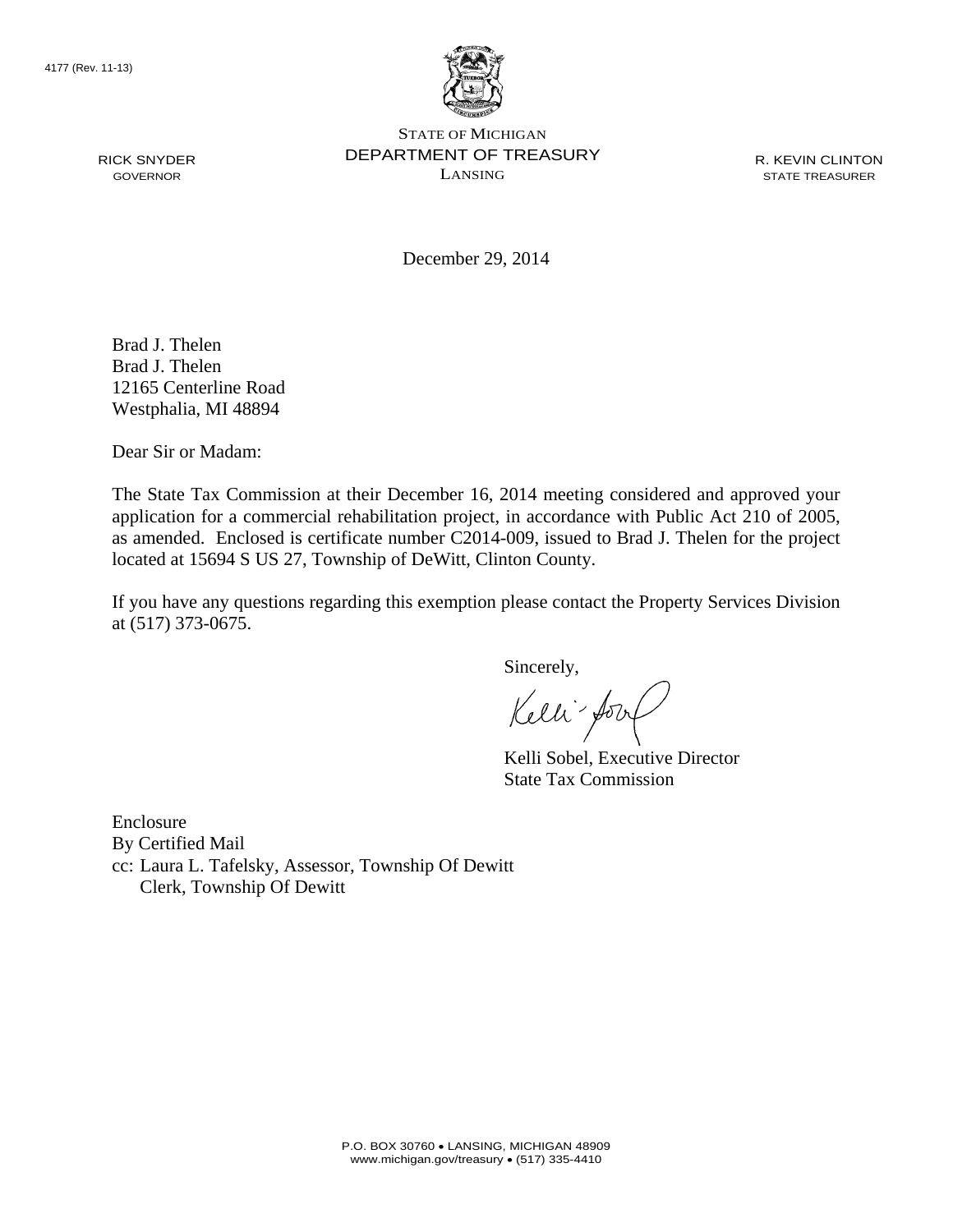

Pursuant to the provisions of Public Act 210 of 2005, as amended, the State Tax Commission hereby issues a Commercial Rehabilitation Exemption Certificate for the commercial property. as described in the approved application, owned by Brad J. Thelen, and located at 15694 S US 27, Township of DeWitt, County of Clinton, Michigan.

This certificate provides the authority for the assessor to exempt the commercial property for which this Commercial Rehabilitation Exemption Certificate is in effect, but not the land on which the rehabilitated facility is located or the personal property, from ad valorem taxation. This certificate further provides the authority to levy a specific tax known as the Commercial Rehabilitation tax.

This certificate, unless revoked as provided by Public Act 210 of 2005, as amended, shall remain in force for a period of  $10$  year(s);

#### Beginning December 31, 2014, and ending December 30, 2024.

The real property investment amount for this obsolete facility is \$101,600.

The frozen taxable value of the real property related to this certificate is \$51,100.

This Commercial Rehabilitation Exemption Certificate is issued on December 16, 2014.



 $\mathcal{S}$ BO-6

Douglas B. Roberts, Chairperson **State Tax Commission** 

**Heather Cole** Michigan Department of Treasury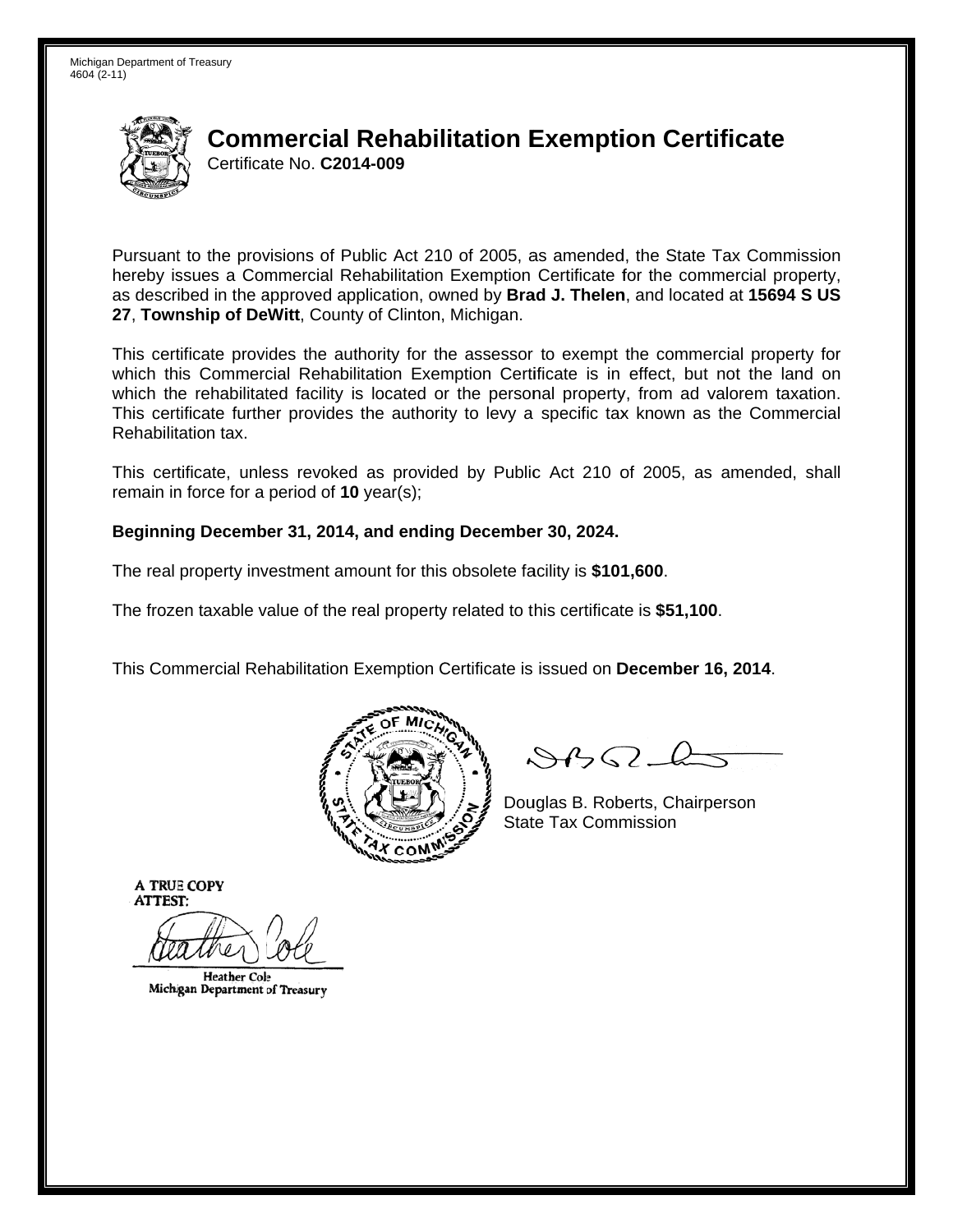

STATE OF MICHIGAN DEPARTMENT OF TREASURY LANSING

R. KEVIN CLINTON STATE TREASURER

December 29, 2014

Asad Malik Alpena Lodging, LLC 2369 Franklin Road Bloomfield Hills, MI 48302

Dear Sir or Madam:

The State Tax Commission at their December 16, 2014 meeting considered and approved your application for a commercial rehabilitation project, in accordance with Public Act 210 of 2005, as amended. Enclosed is certificate number C2014-010, issued to Alpena Lodging, LLC for the project located at 225 River Street, City of Alpena, Alpena County.

If you have any questions regarding this exemption please contact the Property Services Division at (517) 373-0675.

Sincerely,

Kelli fory

Kelli Sobel, Executive Director State Tax Commission

Enclosure By Certified Mail cc: Jeffrey A. Shea, Assessor, City of Alpena Clerk, City of Alpena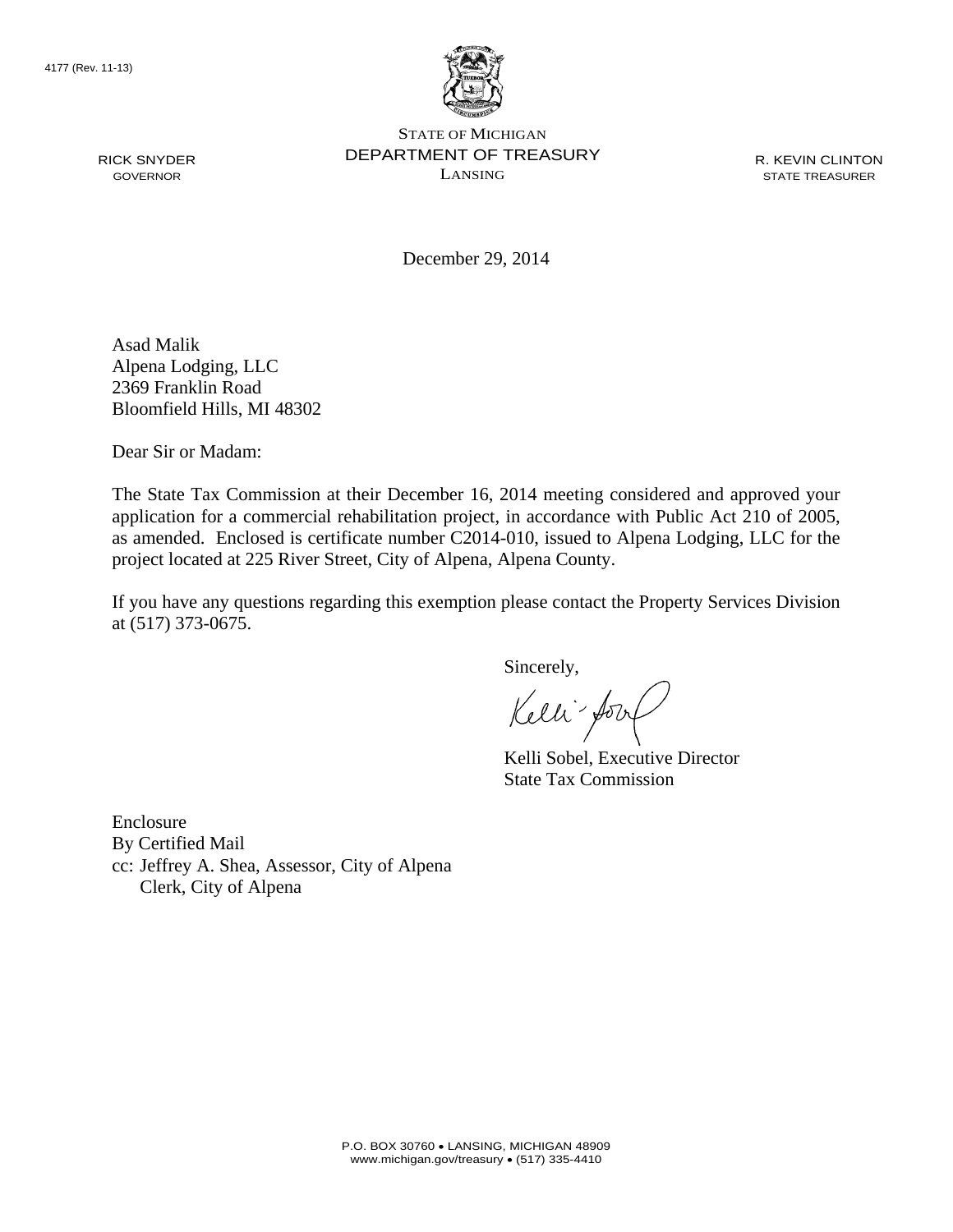

Pursuant to the provisions of Public Act 210 of 2005, as amended, the State Tax Commission hereby issues a Commercial Rehabilitation Exemption Certificate for the commercial property, as described in the approved application, owned by Alpena Lodging, LLC, and located at 225 River Street, City of Alpena, County of Alpena, Michigan.

This certificate provides the authority for the assessor to exempt the commercial property for which this Commercial Rehabilitation Exemption Certificate is in effect, but not the land on which the rehabilitated facility is located or the personal property, from ad valorem taxation. This certificate further provides the authority to levy a specific tax known as the Commercial Rehabilitation tax.

This certificate, unless revoked as provided by Public Act 210 of 2005, as amended, shall remain in force for a period of  $10$  year(s);

#### Beginning December 31, 2014, and ending December 30, 2024.

The real property investment amount for this obsolete facility is \$8,250,000.

The frozen taxable value of the real property related to this certificate is \$0.

This Commercial Rehabilitation Exemption Certificate is issued on December 16, 2014.



 $\mathcal{S}$ BO-6

Douglas B. Roberts, Chairperson **State Tax Commission** 

**Heather Cole** Michigan Department of Treasury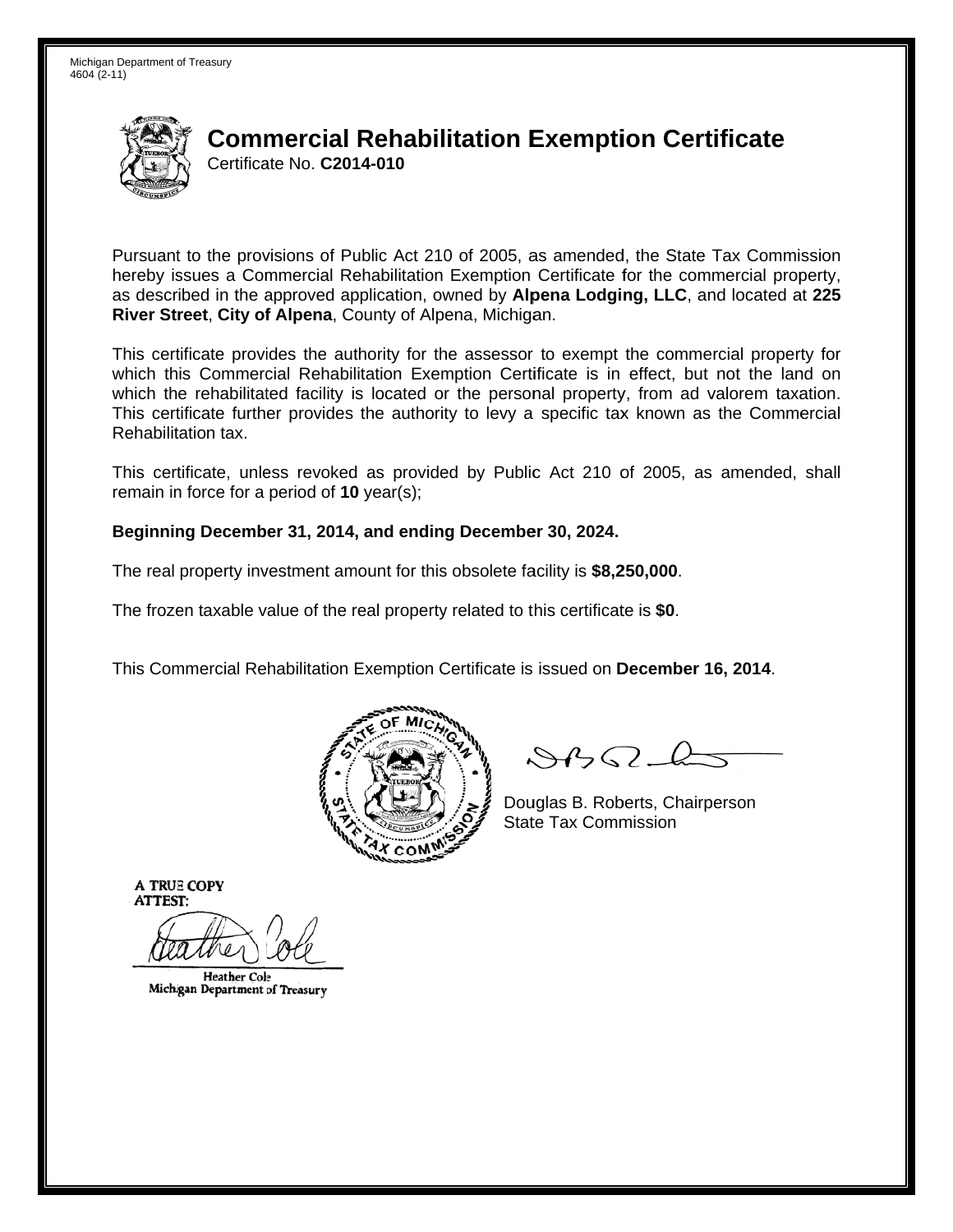

STATE OF MICHIGAN DEPARTMENT OF TREASURY LANSING

R. KEVIN CLINTON STATE TREASURER

December 29, 2014

Nathaniel J. Gentry Cado, LLC 3476 Lindsey Lane Zeeland, MI 49464

Dear Sir or Madam:

The State Tax Commission at their December 16, 2014 meeting considered and approved your application for a commercial rehabilitation project, in accordance with Public Act 210 of 2005, as amended. Enclosed is certificate number C2014-011, issued to Cado, LLC for the project located at 146 E Main Avenue, City of Zeeland, Ottawa County.

If you have any questions regarding this exemption please contact the Property Services Division at (517) 373-0675.

Sincerely,

Kelli - Jory

Kelli Sobel, Executive Director State Tax Commission

Enclosure By Certified Mail cc: Arthur D. Grimes, Assessor, City of Zeeland Clerk, City of Zeeland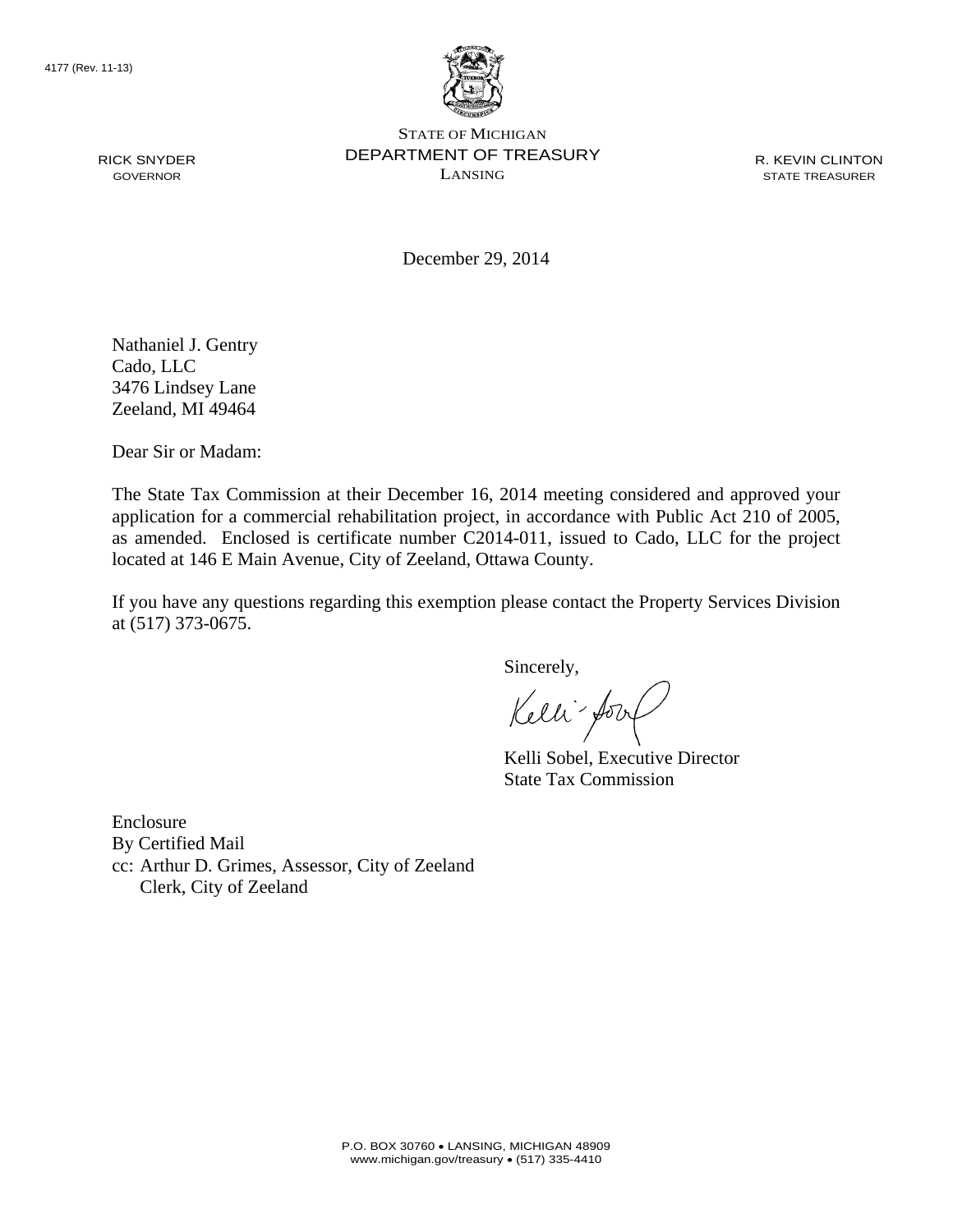

Pursuant to the provisions of Public Act 210 of 2005, as amended, the State Tax Commission hereby issues a Commercial Rehabilitation Exemption Certificate for the commercial property, as described in the approved application, owned by Cado, LLC, and located at 146 E Main Avenue, City of Zeeland, County of Ottawa, Michigan.

This certificate provides the authority for the assessor to exempt the commercial property for which this Commercial Rehabilitation Exemption Certificate is in effect, but not the land on which the rehabilitated facility is located or the personal property, from ad valorem taxation. This certificate further provides the authority to levy a specific tax known as the Commercial Rehabilitation tax.

This certificate, unless revoked as provided by Public Act 210 of 2005, as amended, shall remain in force for a period of  $10$  year(s);

#### Beginning December 31, 2014, and ending December 30, 2024.

The real property investment amount for this obsolete facility is \$171,000.

The frozen taxable value of the real property related to this certificate is \$52,000.

This Commercial Rehabilitation Exemption Certificate is issued on December 16, 2014.



 $\mathcal{S}$ BO-6

Douglas B. Roberts, Chairperson **State Tax Commission** 

**Heather Cole** Michigan Department of Treasury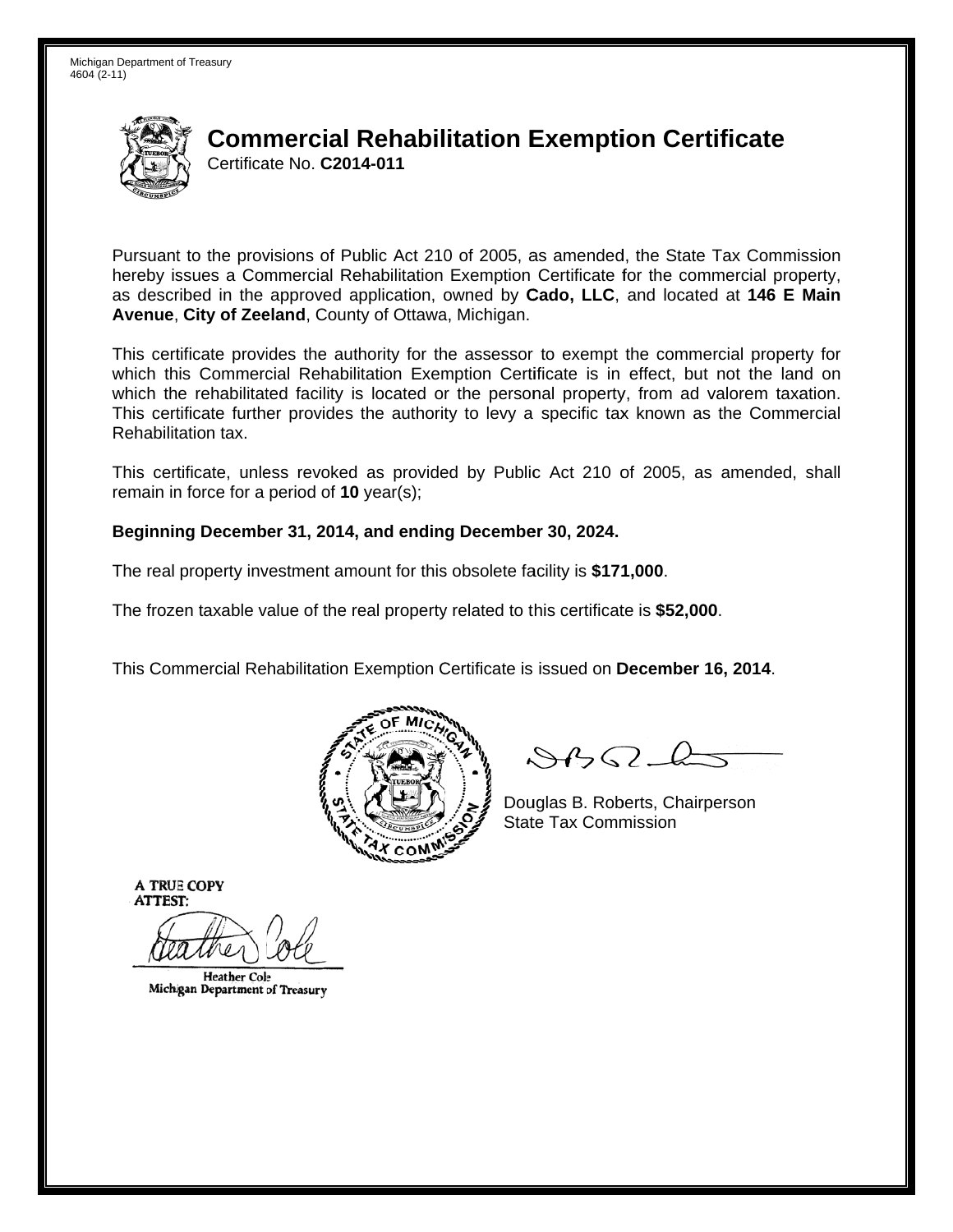

STATE OF MICHIGAN DEPARTMENT OF TREASURY LANSING

R. KEVIN CLINTON STATE TREASURER

December 29, 2014

Mitch Bakker 3D Properties 201 W Washington Avenue, Suite 260 Zeeland, MI 49464

Dear Sir or Madam:

The State Tax Commission at their December 16, 2014 meeting considered and approved your application for a commercial rehabilitation project, in accordance with Public Act 210 of 2005, as amended. Enclosed is certificate number C2014-012, issued to 3D Properties for the project located at 14 S Elm Street, City of Zeeland, Ottawa County.

If you have any questions regarding this exemption please contact the Property Services Division at (517) 373-0675.

Sincerely,

Kelli - Jory

Kelli Sobel, Executive Director State Tax Commission

Enclosure By Certified Mail cc: Arthur D. Grimes, Assessor, City of Zeeland Clerk, City of Zeeland

RICK SNYDER GOVERNOR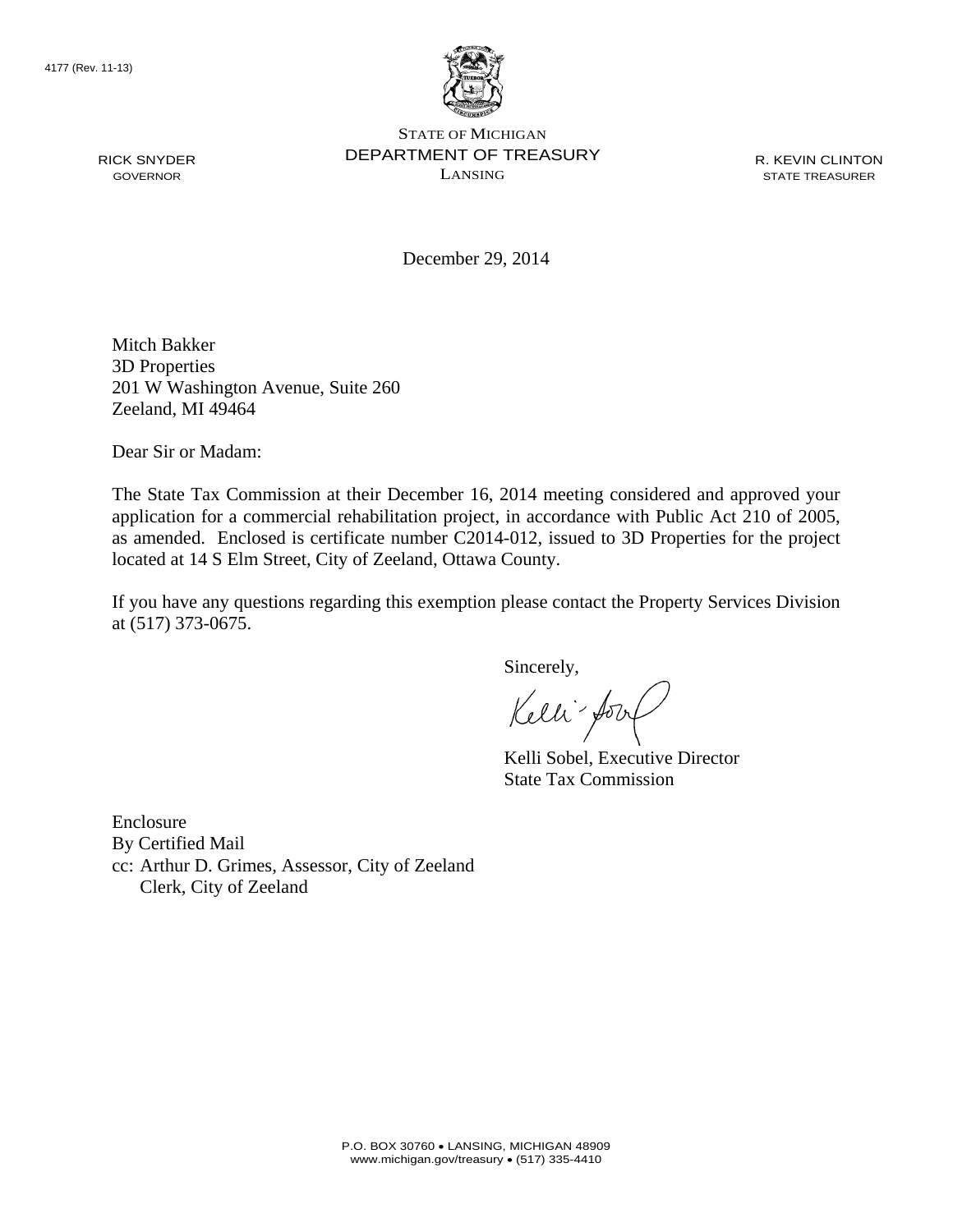

Pursuant to the provisions of Public Act 210 of 2005, as amended, the State Tax Commission hereby issues a Commercial Rehabilitation Exemption Certificate for the commercial property, as described in the approved application, owned by 3D Properties, and located at 14 S Elm Street, City of Zeeland, County of Ottawa, Michigan.

This certificate provides the authority for the assessor to exempt the commercial property for which this Commercial Rehabilitation Exemption Certificate is in effect, but not the land on which the rehabilitated facility is located or the personal property, from ad valorem taxation. This certificate further provides the authority to levy a specific tax known as the Commercial Rehabilitation tax.

This certificate, unless revoked as provided by Public Act 210 of 2005, as amended, shall remain in force for a period of  $10$  year(s);

#### Beginning December 31, 2014, and ending December 30, 2024.

The real property investment amount for this obsolete facility is \$150,000.

The frozen taxable value of the real property related to this certificate is \$137,900.

This Commercial Rehabilitation Exemption Certificate is issued on December 16, 2014.



 $\mathcal{S}$ BO-6

Douglas B. Roberts, Chairperson **State Tax Commission** 

**Heather Cole** Michigan Department of Treasury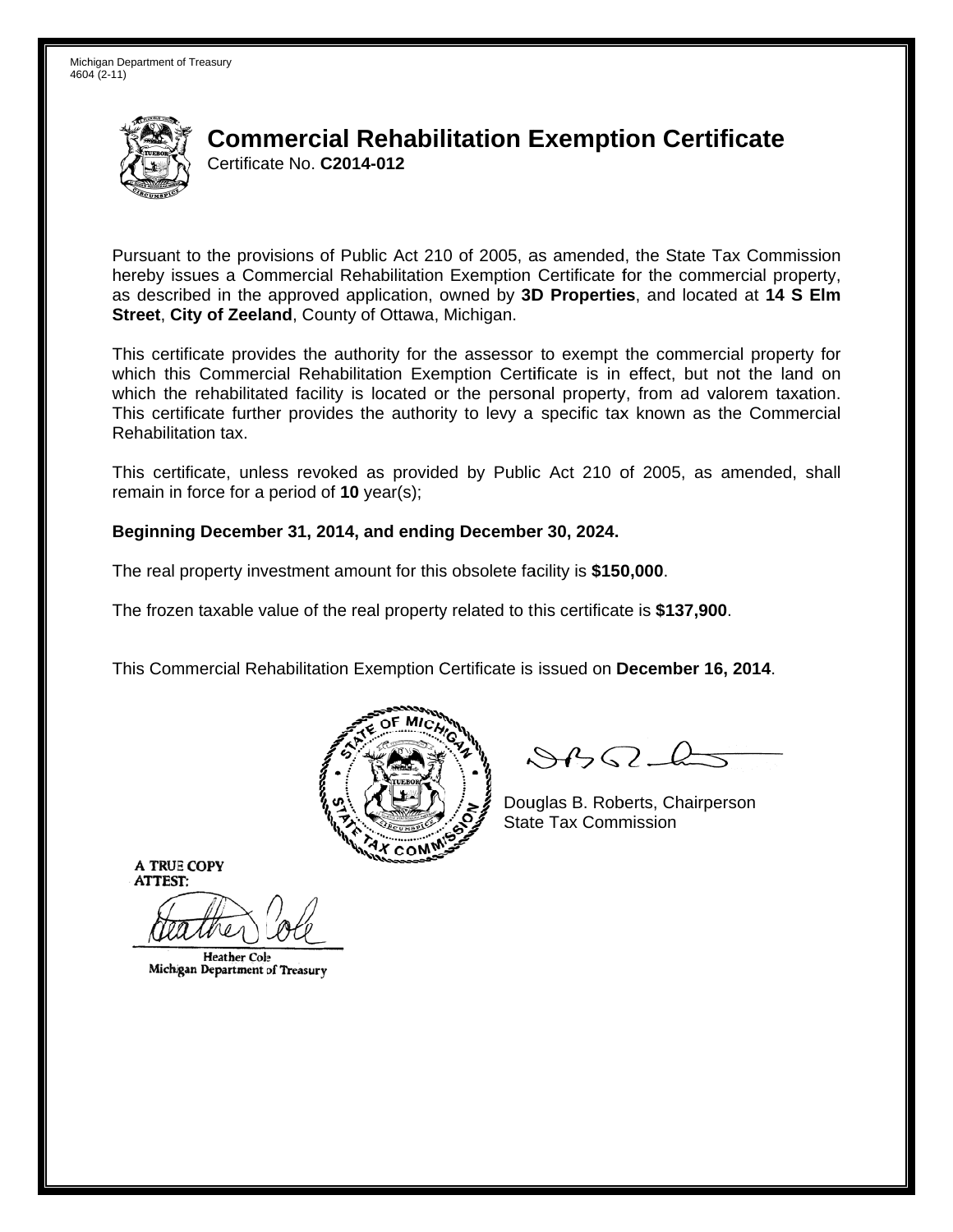

STATE OF MICHIGAN DEPARTMENT OF TREASURY LANSING

R. KEVIN CLINTON STATE TREASURER

December 29, 2014

Joseph Bradley The Kroger Co. 1014 Vine Street Cincinnati, OH 45202

Dear Sir or Madam:

The State Tax Commission at their December 16, 2014 meeting considered and approved your application for a commercial rehabilitation project, in accordance with Public Act 210 of 2005, as amended. Enclosed is certificate number C2014-013, issued to The Kroger Co. for the project located at 20891 13 Mile Road, City of Roseville, Macomb County.

If you have any questions regarding this exemption please contact the Property Services Division at (517) 373-0675.

Sincerely,

Kelli - Jory

Kelli Sobel, Executive Director State Tax Commission

Enclosure By Certified Mail cc: William D. Griffin, Assessor, City of Roseville Clerk, City of Roseville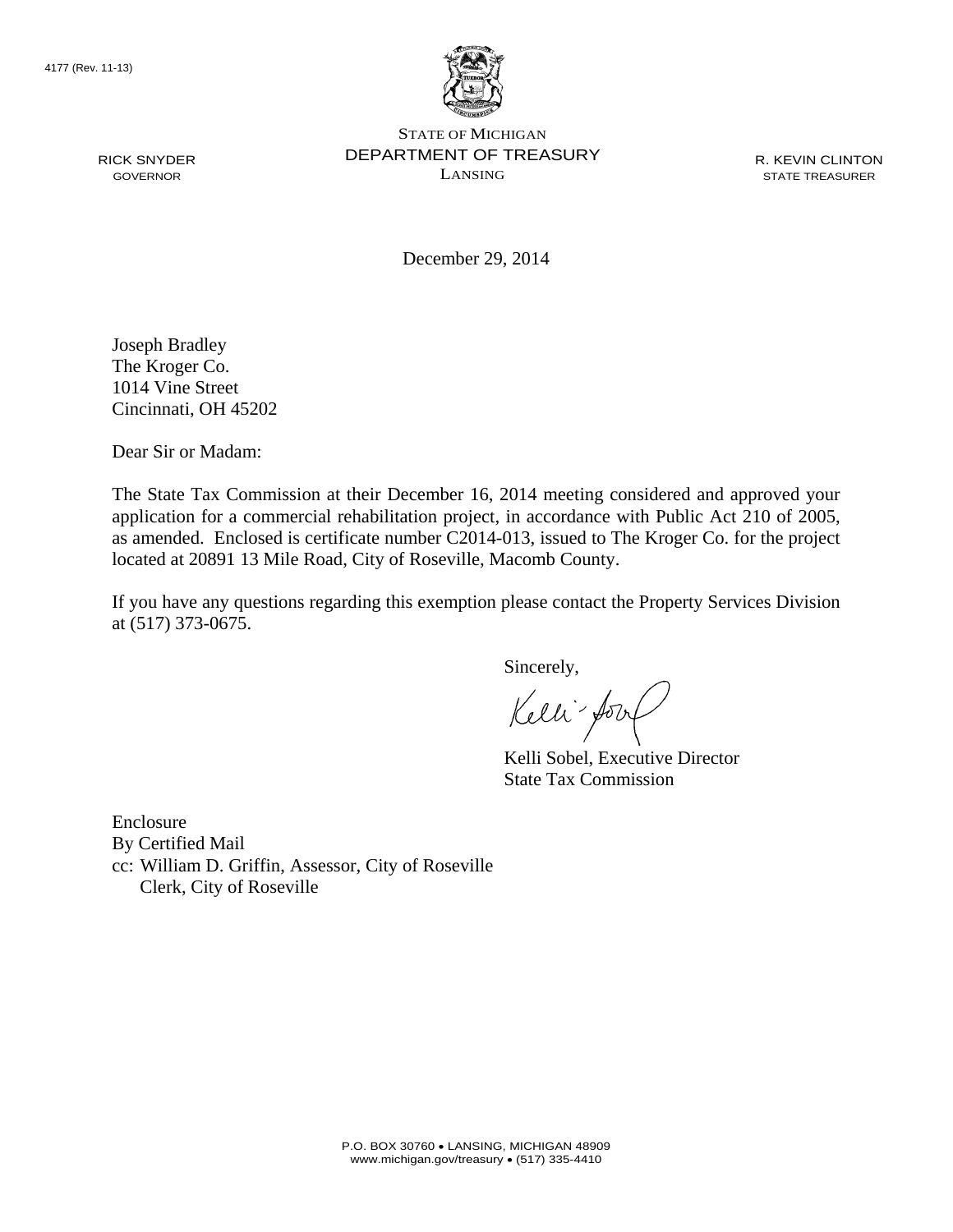

Pursuant to the provisions of Public Act 210 of 2005, as amended, the State Tax Commission hereby issues a Commercial Rehabilitation Exemption Certificate for the commercial property, as described in the approved application, owned by The Kroger Co., and located at 20891 13 Mile Road, City of Roseville, County of Macomb, Michigan.

This certificate provides the authority for the assessor to exempt the commercial property for which this Commercial Rehabilitation Exemption Certificate is in effect, but not the land on which the rehabilitated facility is located or the personal property, from ad valorem taxation. This certificate further provides the authority to levy a specific tax known as the Commercial Rehabilitation tax.

This certificate, unless revoked as provided by Public Act 210 of 2005, as amended, shall remain in force for a period of  $10$  year(s);

#### Beginning December 31, 2014, and ending December 30, 2024.

The real property investment amount for this obsolete facility is \$15,610.874.

The frozen taxable value of the real property related to this certificate is \$270,600.

This Commercial Rehabilitation Exemption Certificate is issued on December 16, 2014.



 $\mathcal{S}$ BO-6

Douglas B. Roberts, Chairperson **State Tax Commission** 

**Heather Cole** Michigan Department of Treasury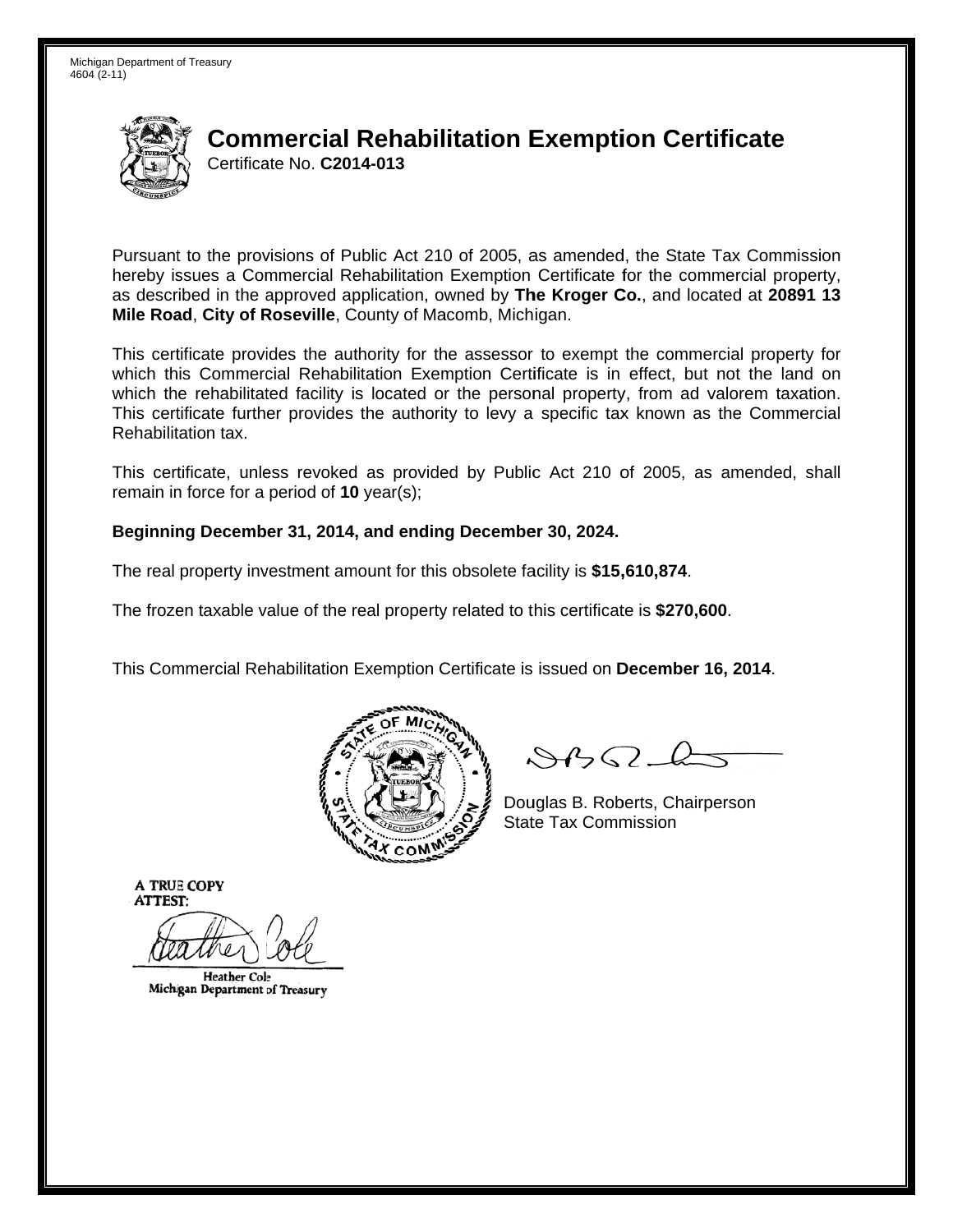

STATE OF MICHIGAN DEPARTMENT OF TREASURY LANSING

R. KEVIN CLINTON STATE TREASURER

December 29, 2014

David Adamczyk Telegraph Storage 3301 Biddle 7B Wyandotte, MI 48192

Dear Sir or Madam:

The State Tax Commission at their December 16, 2014 meeting considered and approved your application for a commercial rehabilitation project, in accordance with Public Act 210 of 2005, as amended. Enclosed is certificate number C2014-014, issued to Telegraph Storage for the project located at 21516 Telegraph Road, Township of Brownstown, Wayne County.

If you have any questions regarding this exemption please contact the Property Services Division at (517) 373-0675.

Sincerely,

Kelli fory

Kelli Sobel, Executive Director State Tax Commission

Enclosure By Certified Mail cc: Sharon A. Doom, Assessor, Township Of Brownstown Clerk, Township Of Brownstown